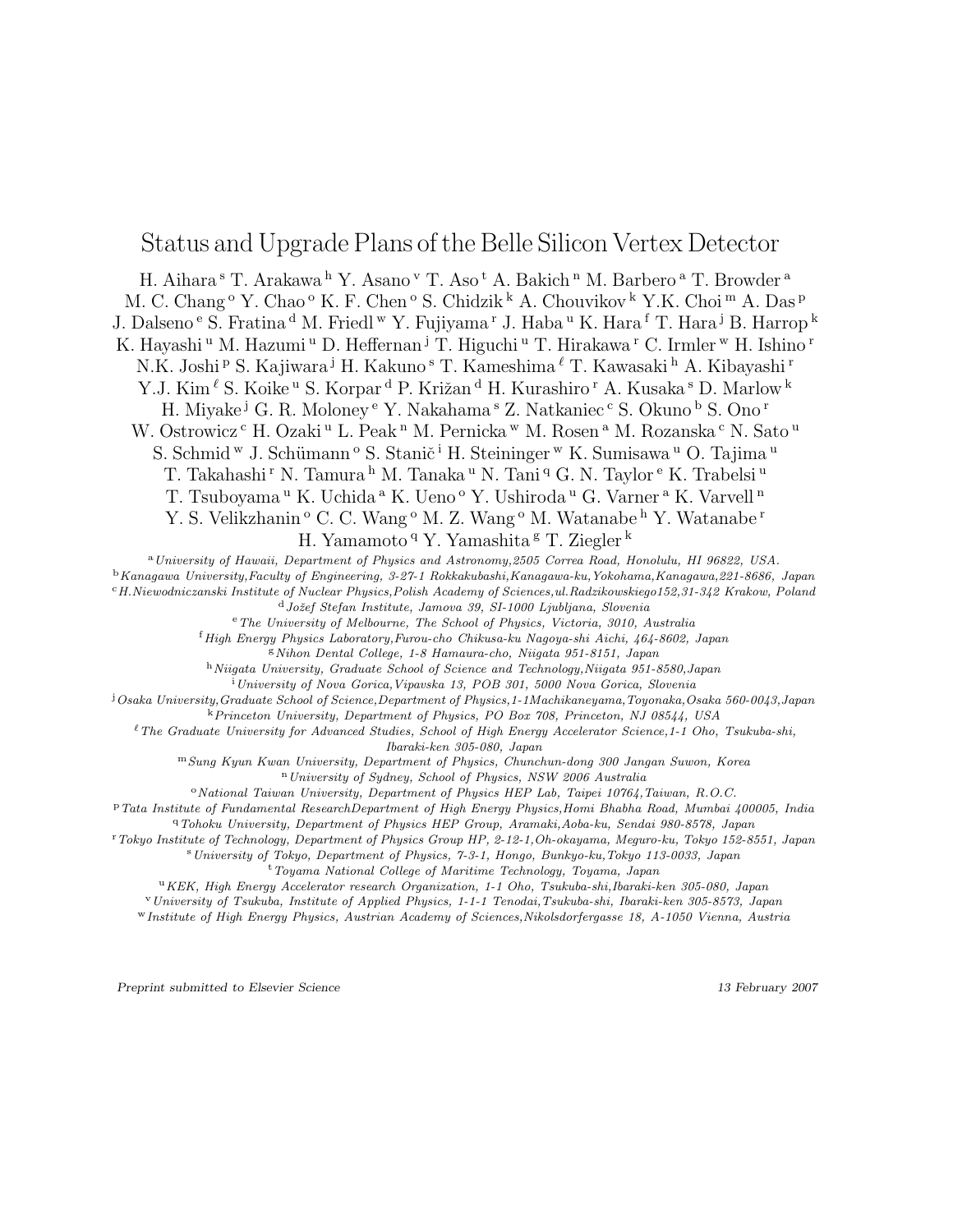#### Abstract

The second generation of Belle silicon vertex detector has been efficiently operated for more than three years. With increasing beam-induced background, a degradation of the detector performance is expected. To avoid such a difficulty, we are planing a next upgrade, the third generation of the silicon vertex detector. Currently, its design is almost finalized.

Key words: Belle; KEKB; Silicon strip detector, APV25

# 1. Introduction

The Belle detector (1) is a large-solid-angle magnetic spectrometer designed to study CP violation in  $B$  meson decays. The  $B$  mesons are produced in pairs at the KEKB energy asymmetric electronpositron (8 and 3.5 GeV) collider operating at the  $\Upsilon(4S)$  resonance with the world highest luminosity of  $1.7 \times 10^{34}$  cm<sup>-2</sup>s<sup>-1</sup>. The  $\Upsilon(4S)$  is produced with a Lorentz boost factor of  $\beta \gamma = 0.425$ , and subsequently decays into two  $B$  mesons. One of the main goals of the experiment is the precise measurement of the time-dependent CP violating parameters in the neutral B meson system. An accurate determination of the distance between the decay vertices of the two  $B$  mesons is a crucial point in these studies. Since the distance between the two vertices is 200  $\mu$ m on average, the vertex detector must be able to measure the distance between them with a precision better than 100  $\mu$ m. The Belle Silicon Vertex Detector (SVD) plays a key role in these measurements.

The initial version of the SVD (SVD1 (2)) has been working since 1999. Its very good performance contributed to many important physics results, like the discovery of CP violation in the B sector in 2001 (3). The SVD1 design had, however, several shortcomings, like limited radiation tolerance, non-negligible dead time and sensitivity to the so-called pin-hole effect. To solve these problems, SVD1 was replaced with a new version, SVD2 (4), and since October 2003 it successfully operates in the experiment. Problems associated with SVD1 and a comparison of the performance of SVD1 and SVD2 are described elsewhere (4; 5; 6)

The beam-induced background is gradually increasing as a side effect of the luminosity improvement of the KEKB, and the performance degradation of the SVD is expected. To avoid such difficulties, we are planing a next upgrade, SVD3. In this paper, we describe the status and the upgrade plans of SVD.

#### 2. SVD2

#### 2.1. Detector configuration

The schematic view of SVD2 is shown in Fig. 1. The detector is built from 246 AC couple doublesided silicon detector (DSSD) fabricated by Hamamatsu Photonics. Their configurations are summarized in Table 1. The DSSDs are arranged in four layers surrounding the beam pipe. The radii of the four layers are 20, 43.5, 70 and 88 mm. The layers are constructed from 6, 12, 18 and 18 independent ladders consisting of 2, 3, 5 and 6 DSSDs, respectively. To minimize the capacitance of the single readout channel, the ladders are split in halves each of which is read out on the outer end. The SVD2 covers the geometrical acceptance of the drift chamber  $(17^{\circ} < \theta < 150^{\circ}$  in polar angle).

The SVD2 has in total 110,592 strips, and their signals are read out by the VA1TA chips from IDEAS (7). The VA1TA chip is fabricated using a  $0.35 \mu m$  CMOS process, and can stand up to 200 kGy irradiation. Four VA1TA chips have been

2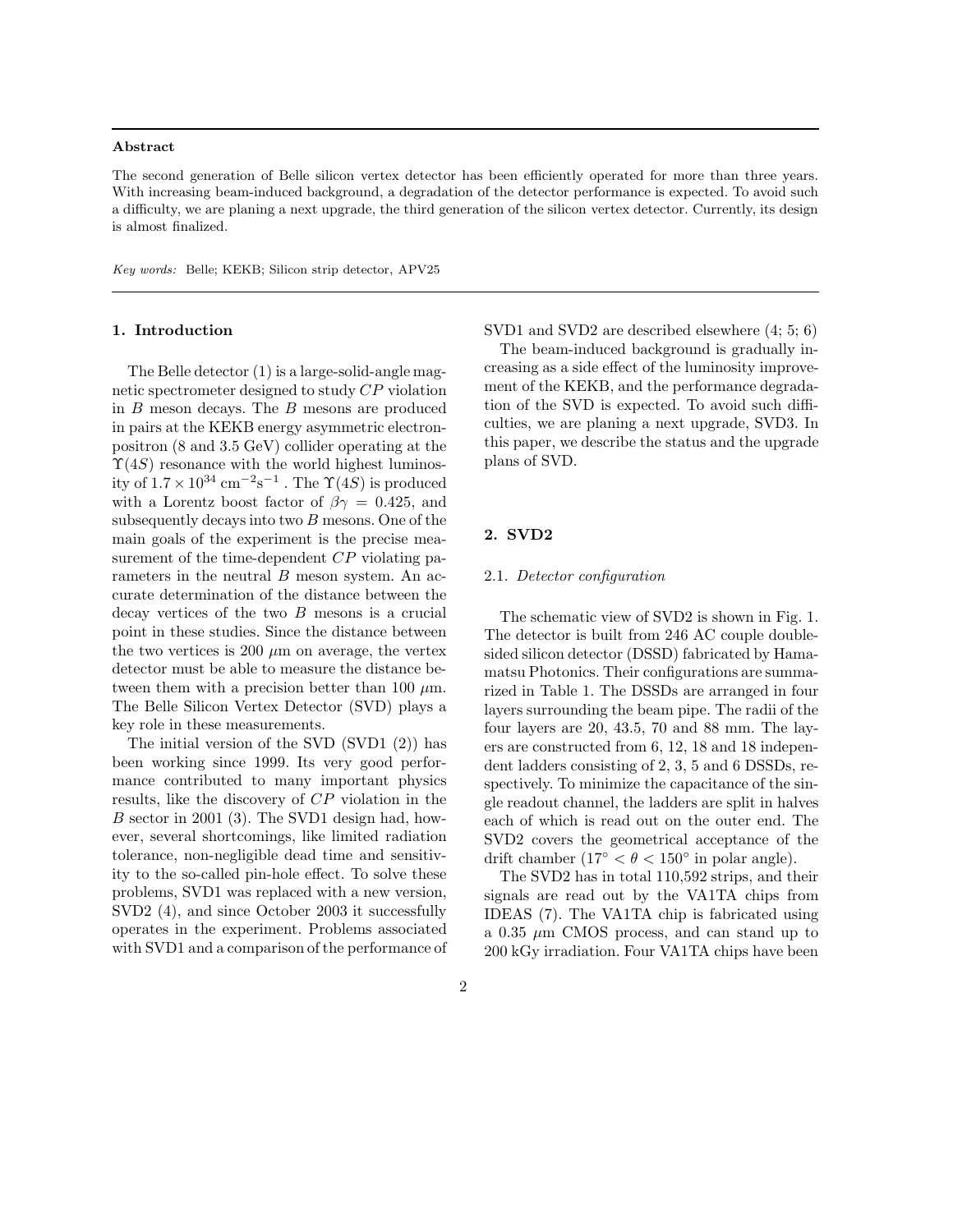deployed on for each hybrid boards, and they are mounted at both ends of each ladder. The p and n sides of each half-ladder are read out by separate hybrids. A single hybrid board reads out 128  $\times$  4 = 512 channels with about 800 ns shaping time. The signals are transmitted to a repeater system installed in boxes at the end-plate outside the main detector volume. To avoid the pin-hole effect, the ground of the readout electronics is at level of the detector bias voltage  $(\pm 40 \text{ V})$ . The decoupling from the ground potential of the rest of the electronics takes place in the repeater system by opto-coupler devices. Amplified signals are transmitted to outside of the Belle detector with 35 m long CAT5 cables. A fast analog-to-digital converter (FADC) system digitize the signals, and the digital data is read out via custom PCI link boards to PCs. Data sparsification, partial event building are performed by the PCs, and the data are transmitted to the Belle data acquisition system.



Fig. 1. Mechanical structure of the SVD2 detector.

Table 1 DSSD configuration for SVD2 and SVD3

|                         | SVD <sub>2</sub> |            |      |            | SVD <sub>3</sub> |            |
|-------------------------|------------------|------------|------|------------|------------------|------------|
| Layer                   | 1, 2, 3          |            | 4    |            | 1, 2             |            |
| Side                    | p(z)             | $n(r\phi)$ | p(z) | $n(r\phi)$ | n(z)             | $p(r\phi)$ |
| Thickness (mm)          | 0.3              |            | 0.3  |            | 0.3              |            |
| Strip length (mm)       | 25.6             | 76.8       | 33.3 | 73.8       | 26.1             | 77.7       |
| No. of strips           | 1024             | 512        | 1024 | 512        | 1024             | 1024       |
| Strip pitch $(\mu m)$   | 75               | 50         | 73   | 65         | 76               | 25.5       |
| Readout pitch $(\mu m)$ | 150              | 50         | 146  | 65         | 152              | 51         |
| Strip width $(\mu m)$   | 50               | 10         | 55   | 12         | 24               | 10         |
| Total capacitance (pF)  | 3.8              | 22.5       | 4.6  | 21.9       | 4.7              | 9.4        |

# 2.2. Performance

During three years of operation, the SVD2 has been operated efficiently. The innermost layer received a dose of approximately 6.5 kGy. Since this is small compared to the maximum exposure dose applied in the radiation test, no significant gain change for the VA1TA is observed due to radiation damage. The signal-to-noise ratios  $(S/N)$  have been stable for the third and fourth layers, while the degradation of the first and second layers has been about 20 %. This degradation is mostly due to an increasing shot noise accompanied by an increased leakage current.

The offline analysis shows good matching efficiency of about 98 % which is defined by the probability that the tracks reconstructed in the drift chamber can be extrapolated to the hits in the vertex detector. The typical trigger rate is about 400 Hz and the average detector occupancy is around 3 %. A considerably higher occupancy of 10 % is obtained in the first layer, it drops to 3 % in second layer and to 2 % in the third and fourth layers. The situation of the beam-induced background is occasionally worse than the usual due to the troubles in KEKB such as the leakage of air into the vacuum chamber.

Figure 2 shows the hit efficiency of the first layer as a function of its occupancy, it is obtained from collision data. Here, we require that both p and n sides of the detector have been hit. Almost 90 % detection efficiency is achieved for the first layer, and they are more than 90 % for the outer three layers.

The impact parameter resolutions obtained from cosmic ray data are  $\sigma_{d(r\phi)}$  = 21.9 ⊕  $35.5/(p\beta\sin^{3/2}\theta)$  ( $\mu$ m) and  $\sigma_{dz}$  = 27.8  $\oplus$  $31.9/(p\beta\sin^{5/2}\theta)$  ( $\mu$ m), where p is the track momentum in the unit of  $\frac{GeV}{c}$  and  $\theta$  is the dip angle relative to the detector. Figure 3 shows the impact parameter resolutions in the  $r\phi$ -direction using  $\mu$  pair events as a function of the first layer occupancy comparing the collision data with the Monte Carlo (MC) data. In the MC, DSSDs are assumed to be perfectly aligned.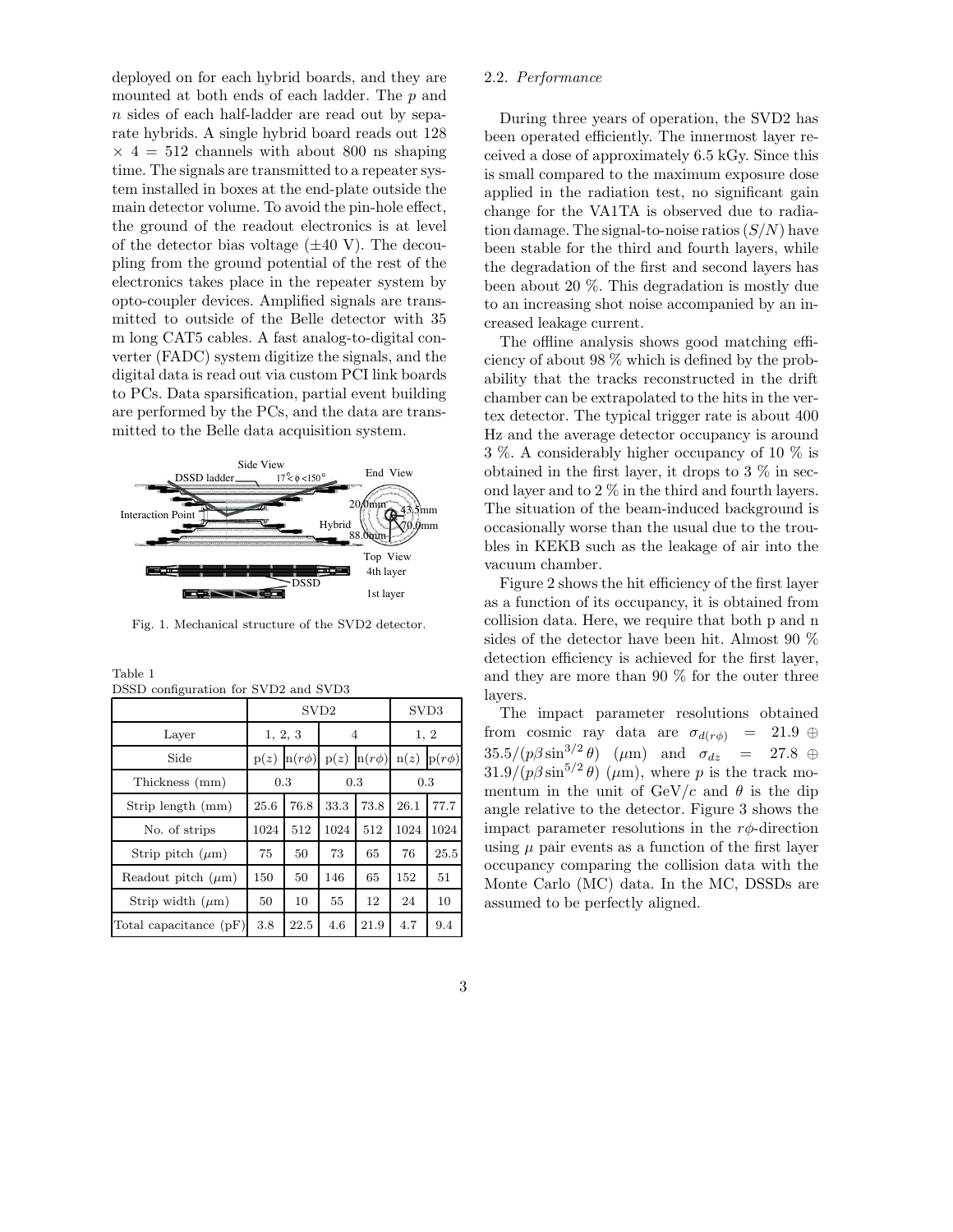

Fig. 2. Hit efficiency as a function of occupancy for the inner most layer of SVD2 using data in collision.



Fig. 3. Impact parameter resolution in  $r\phi$  as a function of first layer occupancy using  $\mu$  pair events. Crosses (boxes) indicate the collision data (Monte Carlo).

#### 2.3. Future prospects

With improvement for the luminosity of the KEKB, the beam currents are also increasing gradually. In general, the higher beam currents givesthe higher beam-induced background, i.e. the higher occupancy, as well as the higher luminosity. We roughly estimate to have 2 or 3 times higher beam-induced background than now within two or three years later. It corresponds to 20∼30 % occupancy in the first layer, causing about a 10 % degradation of the performances (see Fig. 2 and 3). Monte Carlo studies predict a 17 % degradation on the decay vertex resolution for the decay channel  $B^0 \to J/\psi K_S$  (from 86 to 104  $\mu$ m), no longer fulfilling the detector requirements. To avoid such difficulties, we are planing an additional upgrade, SVD3.

# 3. SVD3

## 3.1. Occupancy reduction

The high occupancy in the first and second layers causes the performance degradation. Offtiming hits from the beam-induced background increase the occupancy. Readout with the fast shaping time is the solution for the occupancy reduction. By changing the readout chip from the VA1TA to APV25 (8), the SVD3 will realize the low occupancy condition.

The APV25 was developed for the CMS experiment at the LHC. Some nice features are implemented on this chip; an adjustable short shaping time of 50∼200 ns and a 192-cell deep pipeline for each of the 128 channels, where sampled values of the shaper output are stored at 40 MHz (the beam synchronous clock frequency of LHC). We do not use a "deconvolution" method (9), a switched capacitor filter on the chip with synchronizing the LHC bunch crossing timing, since the bunch crossing of the KEKB is almost quasi-continuous. However, the waveform sampling of the detector signal is enabled to readout multi samples of the shaper output spaced by the clock period of 25 ns ("multipeak" mode).

The short shaping time of the APV25 will provide approximately 1/10 lower occupancy than the VA1TA case. One more order of magnitude on occupancy reduction can be possible with the multipeak mode operation (10).

#### 3.2. Status of design and development

The electric noise related with the detector capacitance  $(\propto C/\sqrt{T_p})$  is serious when we use the  $APV25$  chip, where,  $C$  is the detector capacitance and  $T_p$  is the peaking time. The  $S/N$  is 1/4 of current value if we use the same sensor as for the SVD2. Therefore, we developed new DSSD which is optimized for the APV25 readout. Its configuration and the comparison with the SVD2 are summarized in Table 1. To reduce the detector capacitance, the strip pitch or the strip width are modified to be half size (11).

4